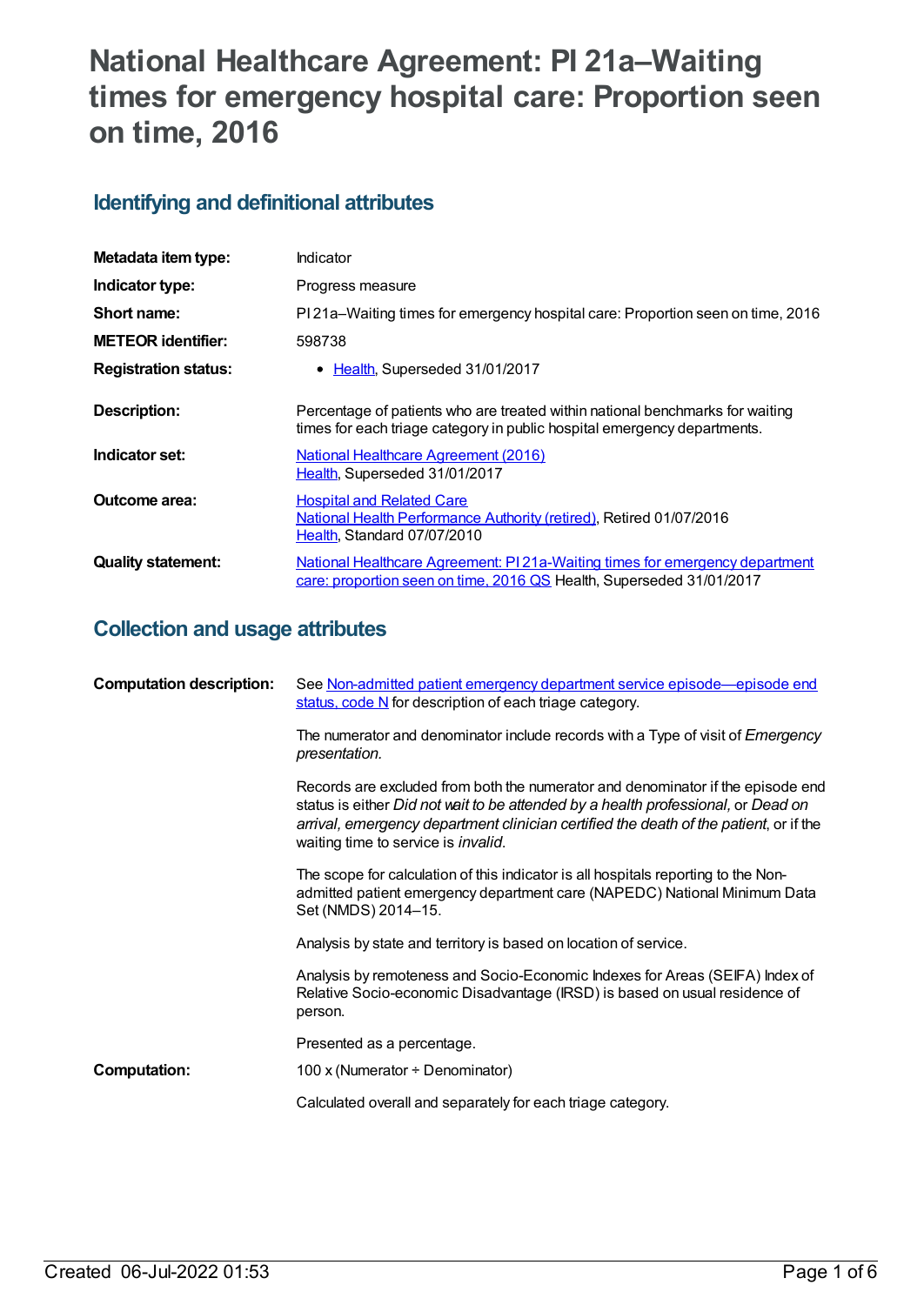**Numerator:** Number of presentations to public hospital emergency departments that were treated within benchmarks for each triage category:

- Triage category 1: seen within seconds, calculated as less than or equal to 2 minutes
- Triage category 2: seen within 10 minutes
- Triage category 3: seen within 30 minutes
- Triage category 4: seen within 60 minutes
- Triage category 5: seen within 120 minutes

#### **Numerator data elements: Data Element / Data Set**

Emergency department stay—waiting time (to [commencement](https://meteor.aihw.gov.au/content/471932) of clinical care), total minutes NNNNN

#### **Data Source**

National [non-admitted](https://meteor.aihw.gov.au/content/635463) patient emergency department care database

**NMDS / DSS**

[Non-admitted](https://meteor.aihw.gov.au/content/566909) patient emergency department care NMDS 2014-15

**Guide for use**

Data source type: Administrative by-product data

#### **Data Element / Data Set**

Non-admitted patient emergency department service [episode—triage](https://meteor.aihw.gov.au/content/474185) category, code N

#### **Data Source**

National [non-admitted](https://meteor.aihw.gov.au/content/635463) patient emergency department care database

#### **NMDS / DSS**

[Non-admitted](https://meteor.aihw.gov.au/content/566909) patient emergency department care NMDS 2014-15

#### **Guide for use**

Data source type: Administrative by-product data

### **Data Element / Data Set**

Emergency department stay—type of visit to emergency [department,](https://meteor.aihw.gov.au/content/495958) code N

#### **Data Source**

National [non-admitted](https://meteor.aihw.gov.au/content/635463) patient emergency department care database

#### **NMDS / DSS**

[Non-admitted](https://meteor.aihw.gov.au/content/566909) patient emergency department care NMDS 2014-15

#### **Guide for use**

Data source type: Administrative by-product data

**Denominator:** Total presentations to public hospital emergency departments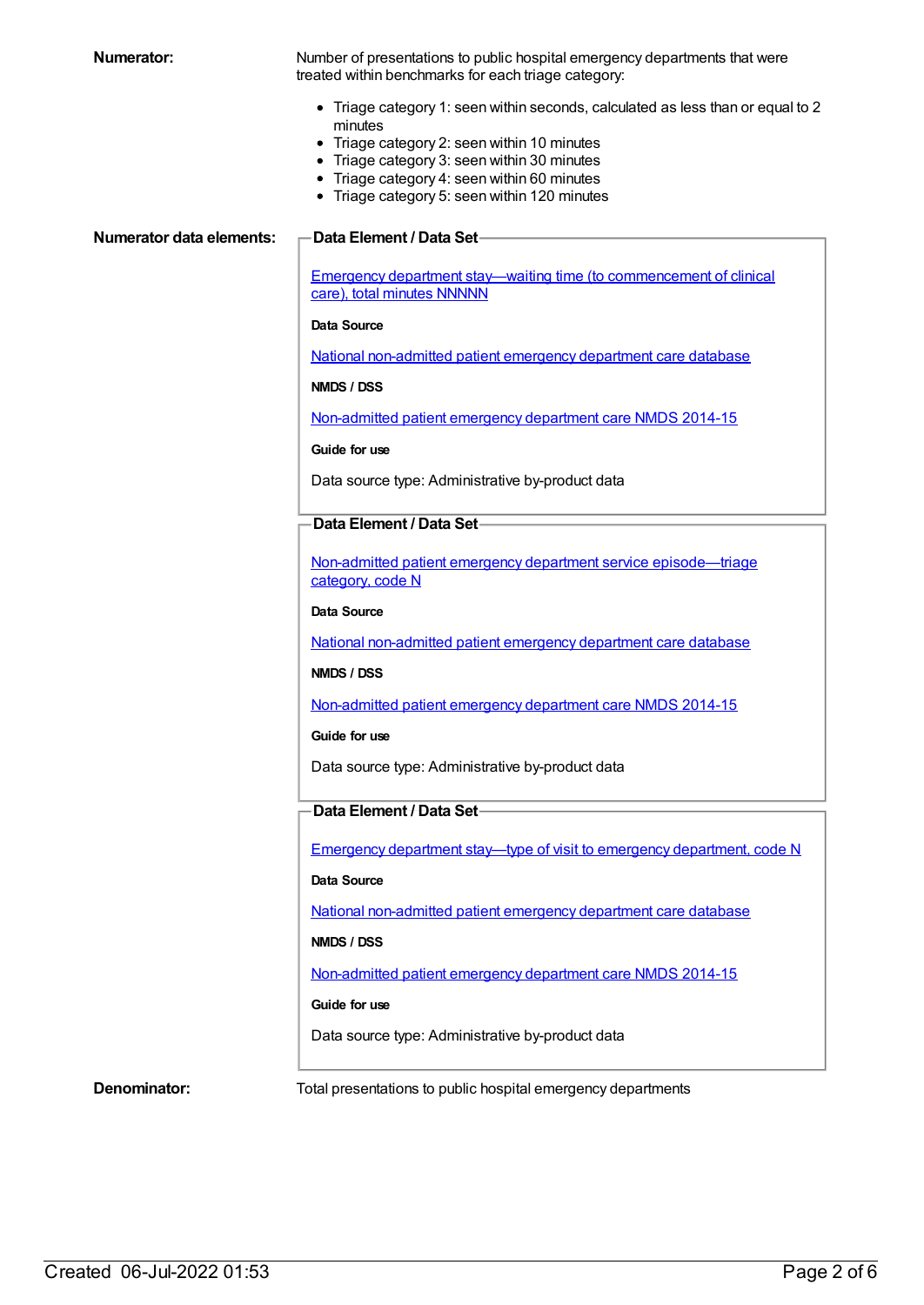| Denominator data<br>elements: | <b>Data Element / Data Set-</b>                                                                                                                                       |
|-------------------------------|-----------------------------------------------------------------------------------------------------------------------------------------------------------------------|
|                               | Non-admitted patient emergency department service episode—episode end<br>status, code N                                                                               |
|                               | Data Source                                                                                                                                                           |
|                               | National non-admitted patient emergency department care database                                                                                                      |
|                               | NMDS / DSS                                                                                                                                                            |
|                               | Non-admitted patient emergency department care NMDS 2014-15                                                                                                           |
|                               | Guide for use                                                                                                                                                         |
|                               | Data source type: Administrative by-product data                                                                                                                      |
|                               | Data Element / Data Set                                                                                                                                               |
|                               | <b>Emergency department stay—type of visit to emergency department, code N</b>                                                                                        |
|                               | Data Source                                                                                                                                                           |
|                               | National non-admitted patient emergency department care database                                                                                                      |
|                               | NMDS / DSS                                                                                                                                                            |
|                               | Non-admitted patient emergency department care NMDS 2014-15                                                                                                           |
|                               | Guide for use                                                                                                                                                         |
|                               | Data source type: Administrative by-product data                                                                                                                      |
| Disaggregation:               | 2013-14 (revised for new scope) and 2014-15-Nationally, by Triage category, by<br>2011 SEIFA IRSD deciles (not reported).                                             |
|                               | 2013–14 (revised for new scope) and 2014–15–State and territory, by Triage<br>category by:                                                                            |
|                               | $\bullet$ peer group<br>• Indigenous status<br>• remoteness (Australian Statistical Geography Standard (ASGS) Remoteness<br>Structure)<br>• 2011 SEIFA IRSD quintiles |
|                               | Disaggregation by peer group uses the peer group classification as described in<br>Admitted patient care 2013-14: Australian hospital statistics.                     |

Some disaggregation may result in numbers too small for publication.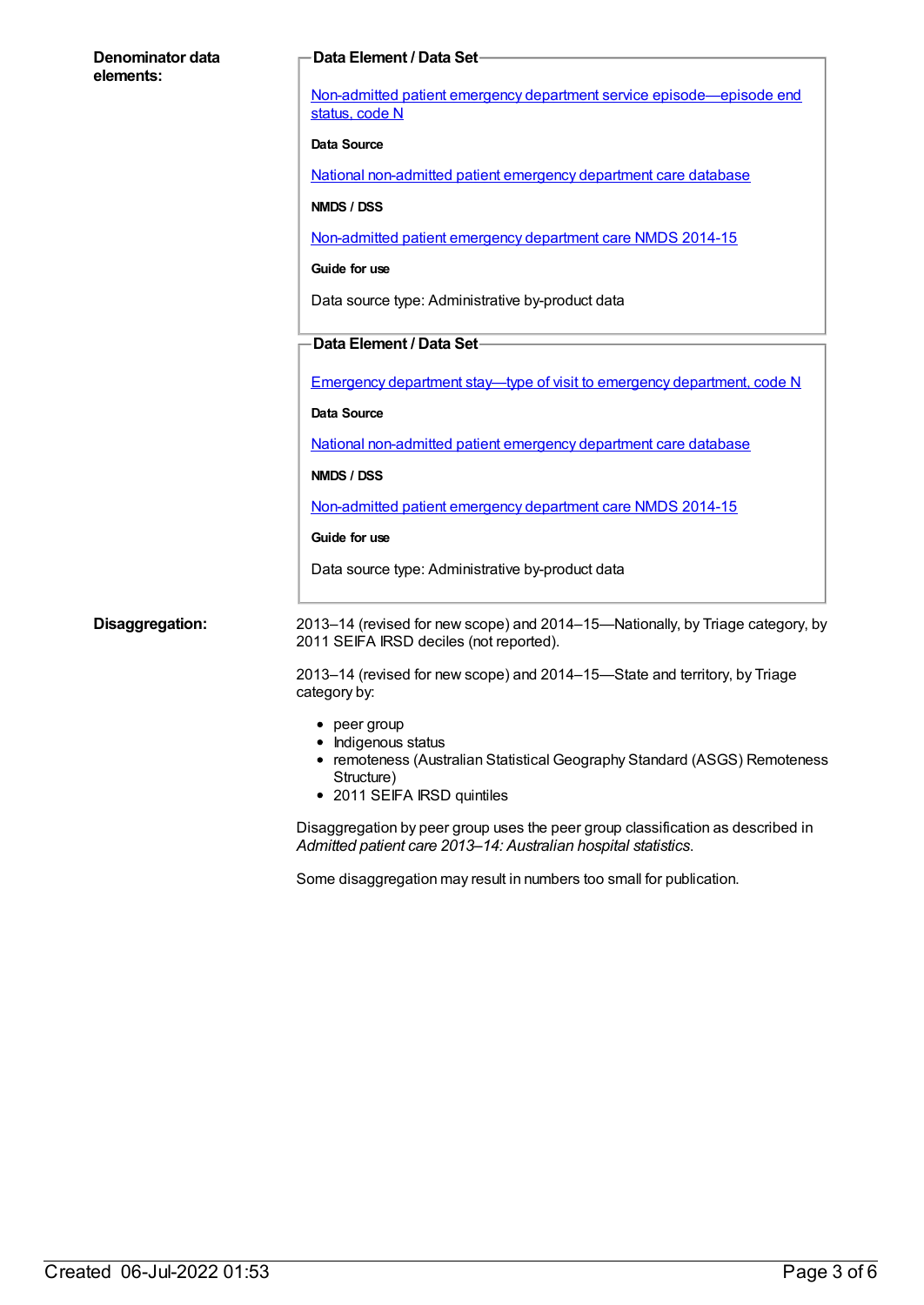#### **Disaggregation data elements:**

#### **Data Element / Data Set**

[Establishment—organisation](https://meteor.aihw.gov.au/content/269973) identifier (Australian), NNX[X]NNNNN

**Data Source**

National [non-admitted](https://meteor.aihw.gov.au/content/635463) patient emergency department care database

**NMDS / DSS**

[Non-admitted](https://meteor.aihw.gov.au/content/566909) patient emergency department care NMDS 2014-15

#### **Guide for use**

Data source type: Administrative by-product data

Used for disaggregation by state/territory and to derive hospital peer group

#### **Data Element / Data Set**

[Person—Indigenous](https://meteor.aihw.gov.au/content/291036) status, code N

**Data Source**

National [non-admitted](https://meteor.aihw.gov.au/content/635463) patient emergency department care database

**NMDS / DSS**

[Non-admitted](https://meteor.aihw.gov.au/content/566909) patient emergency department care NMDS 2014-15

**Guide for use**

Data source type: Administrative by-product data

#### **Data Element / Data Set**

[Person—area](https://meteor.aihw.gov.au/content/469909) of usual residence, statistical area level 2 (SA2) code (ASGS 2011) N(9)

#### **Data Source**

National [non-admitted](https://meteor.aihw.gov.au/content/635463) patient emergency department care database

#### **NMDS / DSS**

[Non-admitted](https://meteor.aihw.gov.au/content/566909) patient emergency department care NMDS 2014-15

**Guide for use**

Data source type: Administrative by-product data Used for disaggregation by remoteness and SEIFA IRSD

#### **Data Element / Data Set**

Non-admitted patient emergency department service [episode—triage](https://meteor.aihw.gov.au/content/474185) category, code N

#### **Data Source**

National [non-admitted](https://meteor.aihw.gov.au/content/635463) patient emergency department care database

**NMDS / DSS**

[Non-admitted](https://meteor.aihw.gov.au/content/566909) patient emergency department care NMDS 2014-15

#### **Guide for use**

Data source type: Administrative by-product data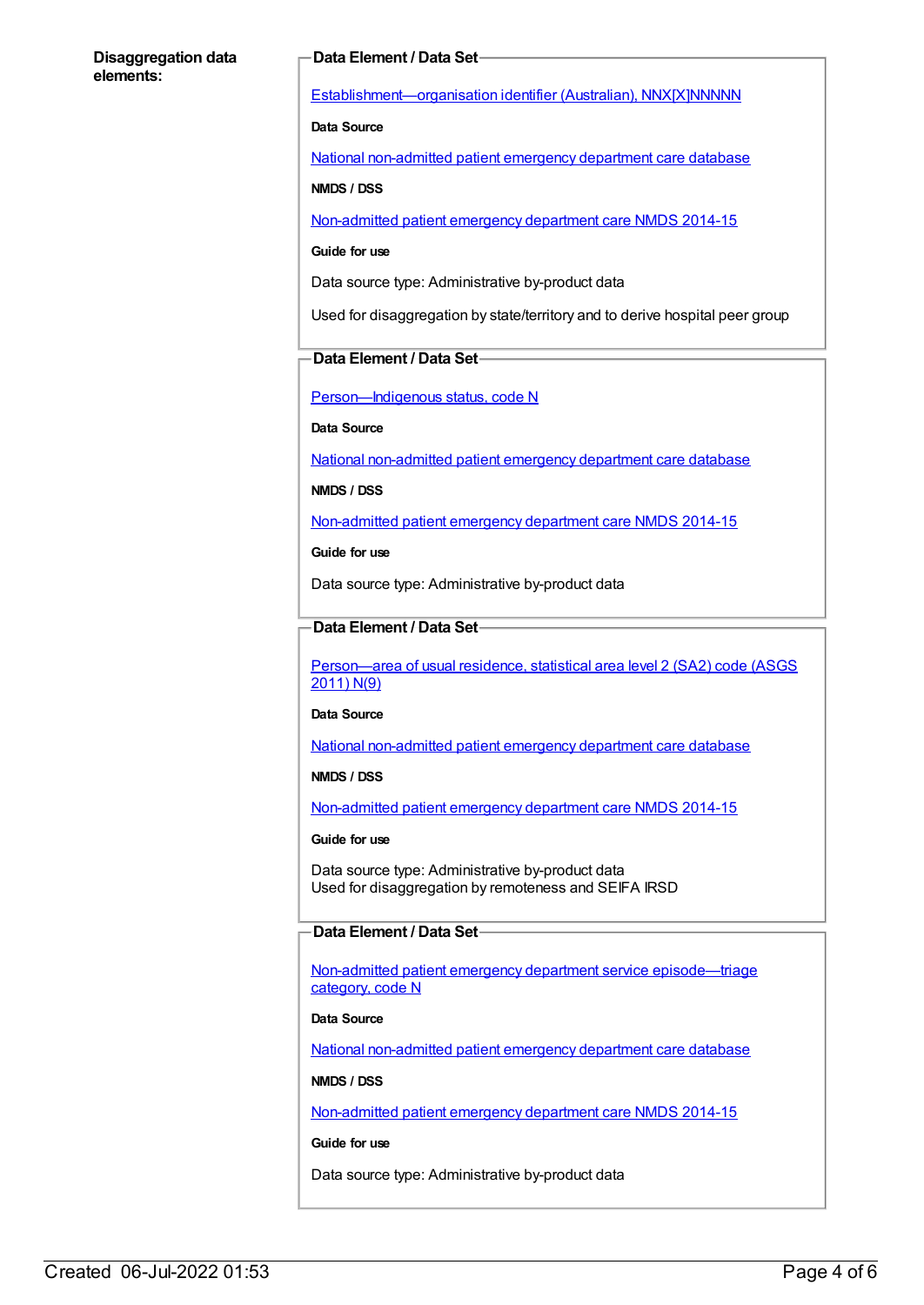**Comments:** Most recent data available for 2016 National Healthcare Agreement performance reporting: 2014–15.

> For 2013–14 and 2014–15 data, the 2011 SEIFA IRSD quintile and decile data will be produced using the Australian Statistical unit of Statistical Area Level 2.

Note that previously the scope for the calculation of this indicator was limited to public hospitals in Peer Groups A and B, using the peer group classification method as reported in *Australian hospital statistics 2010–11*, with the addition of emergency department activity at the Mersey Community Hospital.

# **Representational attributes**

| <b>Representation class:</b> | Percentage |
|------------------------------|------------|
| Data type:                   | Real       |
| Unit of measure:             | Person     |
| Format:                      | NN[N]      |
|                              |            |

## **Indicator conceptual framework**

| <b>Framework and</b> | Accessibility |
|----------------------|---------------|
| dimensions:          |               |

## **Data source attributes**

| Data sources: | Data Source                                                      |
|---------------|------------------------------------------------------------------|
|               | National non-admitted patient emergency department care database |
|               | Frequency                                                        |
|               | Data custodian                                                   |
|               | Australian Institute of Health and Welfare                       |
|               |                                                                  |

# **Accountability attributes**

| Reporting requirements:                                | National Healthcare Agreement                                                                 |
|--------------------------------------------------------|-----------------------------------------------------------------------------------------------|
| <b>Organisation responsible</b><br>for providing data: | Australian Institute of Health and Welfare                                                    |
|                                                        | <b>Eurther data development / Specification: Einal the measure meets the intention of the</b> |

**Further data development /** Specification: Final, the measure meets the intention of the indicator. **collection required:**

# **Source and reference attributes**

# **Relational attributes**